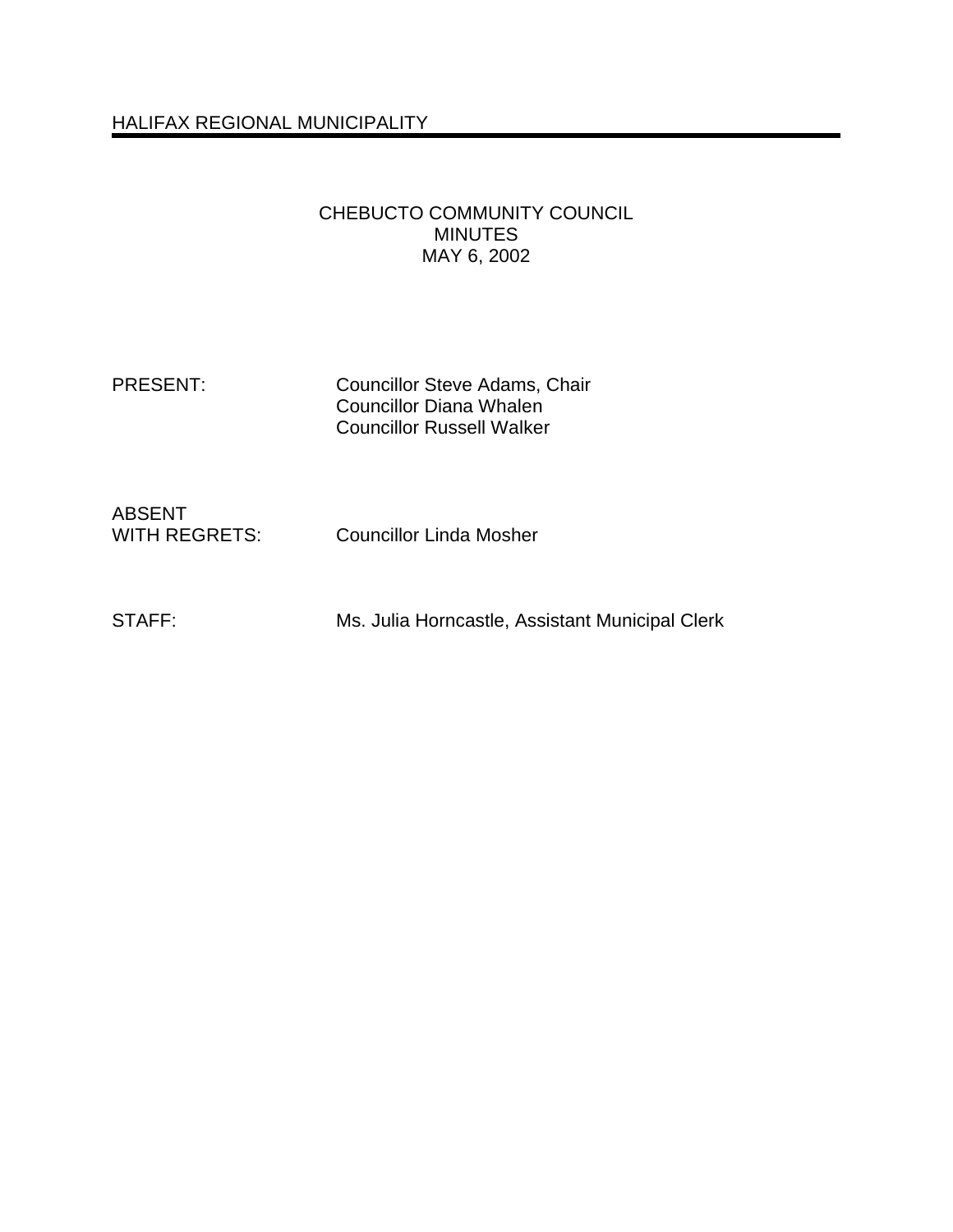# TABLE OF CONTENTS

| 1.               | 04                                                                                                                                                                                                 |                                                                                                                                                                        |                                                                                                                                                                                                                                                                                                                                                                                                                                                                                                                                                                                                                                                                                                                                  |                                                                            |  |
|------------------|----------------------------------------------------------------------------------------------------------------------------------------------------------------------------------------------------|------------------------------------------------------------------------------------------------------------------------------------------------------------------------|----------------------------------------------------------------------------------------------------------------------------------------------------------------------------------------------------------------------------------------------------------------------------------------------------------------------------------------------------------------------------------------------------------------------------------------------------------------------------------------------------------------------------------------------------------------------------------------------------------------------------------------------------------------------------------------------------------------------------------|----------------------------------------------------------------------------|--|
| 2.               |                                                                                                                                                                                                    |                                                                                                                                                                        |                                                                                                                                                                                                                                                                                                                                                                                                                                                                                                                                                                                                                                                                                                                                  |                                                                            |  |
| 3.               | APPROVAL OF THE ORDER OF BUSINESS AND APPROVAL                                                                                                                                                     |                                                                                                                                                                        |                                                                                                                                                                                                                                                                                                                                                                                                                                                                                                                                                                                                                                                                                                                                  |                                                                            |  |
| $\overline{4}$ . | 4.1                                                                                                                                                                                                | <b>Status Sheet Items</b><br>4.1.1<br>4.1.2<br>4.1.3<br>4.1.4<br>4.1.5<br>4.1.6<br>4.1.7<br>4.1.8<br>4.1.9<br>4.1.10<br>4.1.11<br>4.1.12<br>4.1.13<br>4.1.14<br>4.1.15 | <b>BUSINESS ARISING OUT OF THE MINUTES</b><br><b>Commercial Streetscape Redevelopment (Herring</b><br>Performing Arts Space at J.L. IIsley High School  05<br>Case 00402 - Amendment to Royale Hemlocks<br>Stage II Development Agreement<br>Clutter and Construction Waste - Parkland Drive area<br>Herring Cove Service and Settlement Strategy<br>Extending Public Participation for Planning - District 16.<br>Storage of Recreational Vehicles and Boats in R-1 zone<br>Traffic Items - District 16<br>Halifax/Halifax County Waters Advisory Board<br>Dogs Off Leash in Hemlock Ravine Park<br>Feasibility of Local Traffic Lane on BiHi from Lacewood<br>to Kearney Lake Road<br>Day Care Centres<br>North West Arm Ferry | 05<br>05<br>05<br>05<br>05<br>05<br>05<br>05<br>06<br>06<br>06<br>06<br>06 |  |
| 5.               |                                                                                                                                                                                                    |                                                                                                                                                                        |                                                                                                                                                                                                                                                                                                                                                                                                                                                                                                                                                                                                                                                                                                                                  |                                                                            |  |
| 6.               | 06                                                                                                                                                                                                 |                                                                                                                                                                        |                                                                                                                                                                                                                                                                                                                                                                                                                                                                                                                                                                                                                                                                                                                                  |                                                                            |  |
| 7.               |                                                                                                                                                                                                    |                                                                                                                                                                        |                                                                                                                                                                                                                                                                                                                                                                                                                                                                                                                                                                                                                                                                                                                                  |                                                                            |  |
| 8.               |                                                                                                                                                                                                    |                                                                                                                                                                        |                                                                                                                                                                                                                                                                                                                                                                                                                                                                                                                                                                                                                                                                                                                                  |                                                                            |  |
| 9.               | CORRESPONDENCE, PETITIONS AND DELEGATIONS<br>9.1                                                                                                                                                   |                                                                                                                                                                        |                                                                                                                                                                                                                                                                                                                                                                                                                                                                                                                                                                                                                                                                                                                                  |                                                                            |  |
| 10.              | <b>REPORTS</b><br>Wentworth/Bedford South Secondary Planning Strategy  06<br>10.1<br>Case 00432 - Application for Amending Development Agreement<br>10.2<br>Keyworth Lane, Mainland South, Halifax |                                                                                                                                                                        |                                                                                                                                                                                                                                                                                                                                                                                                                                                                                                                                                                                                                                                                                                                                  |                                                                            |  |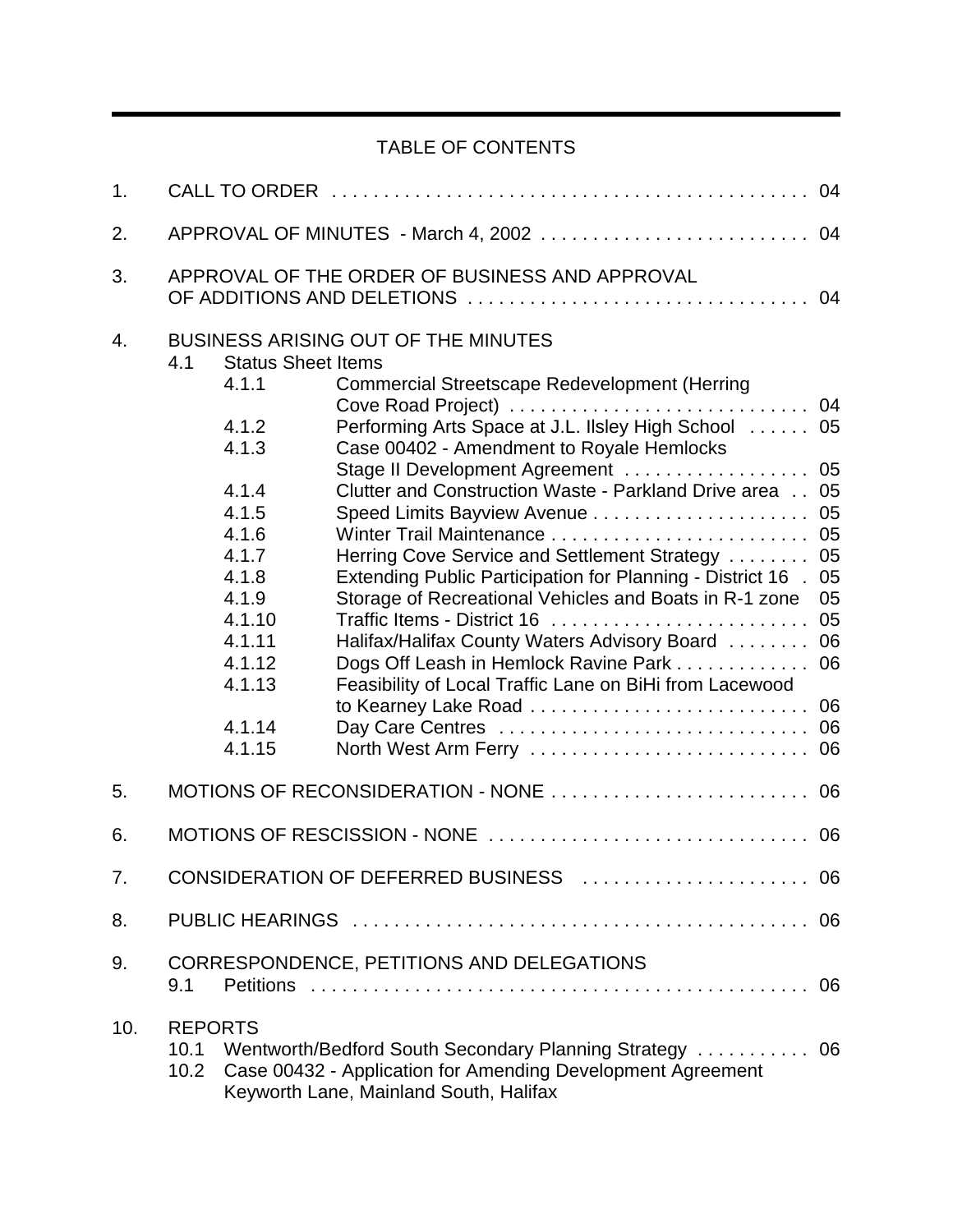|     |  | (Move Notice of Motion and set public hearing date<br>10.3 Case 00369 - Amend Development Agreement Stanley Park, Halifax<br>(Move Notice of Motion and set public hearing date |  |  |
|-----|--|---------------------------------------------------------------------------------------------------------------------------------------------------------------------------------|--|--|
|     |  |                                                                                                                                                                                 |  |  |
| 11. |  |                                                                                                                                                                                 |  |  |
| 12. |  |                                                                                                                                                                                 |  |  |
| 13. |  |                                                                                                                                                                                 |  |  |
| 14. |  |                                                                                                                                                                                 |  |  |
| 15. |  |                                                                                                                                                                                 |  |  |
| 16. |  |                                                                                                                                                                                 |  |  |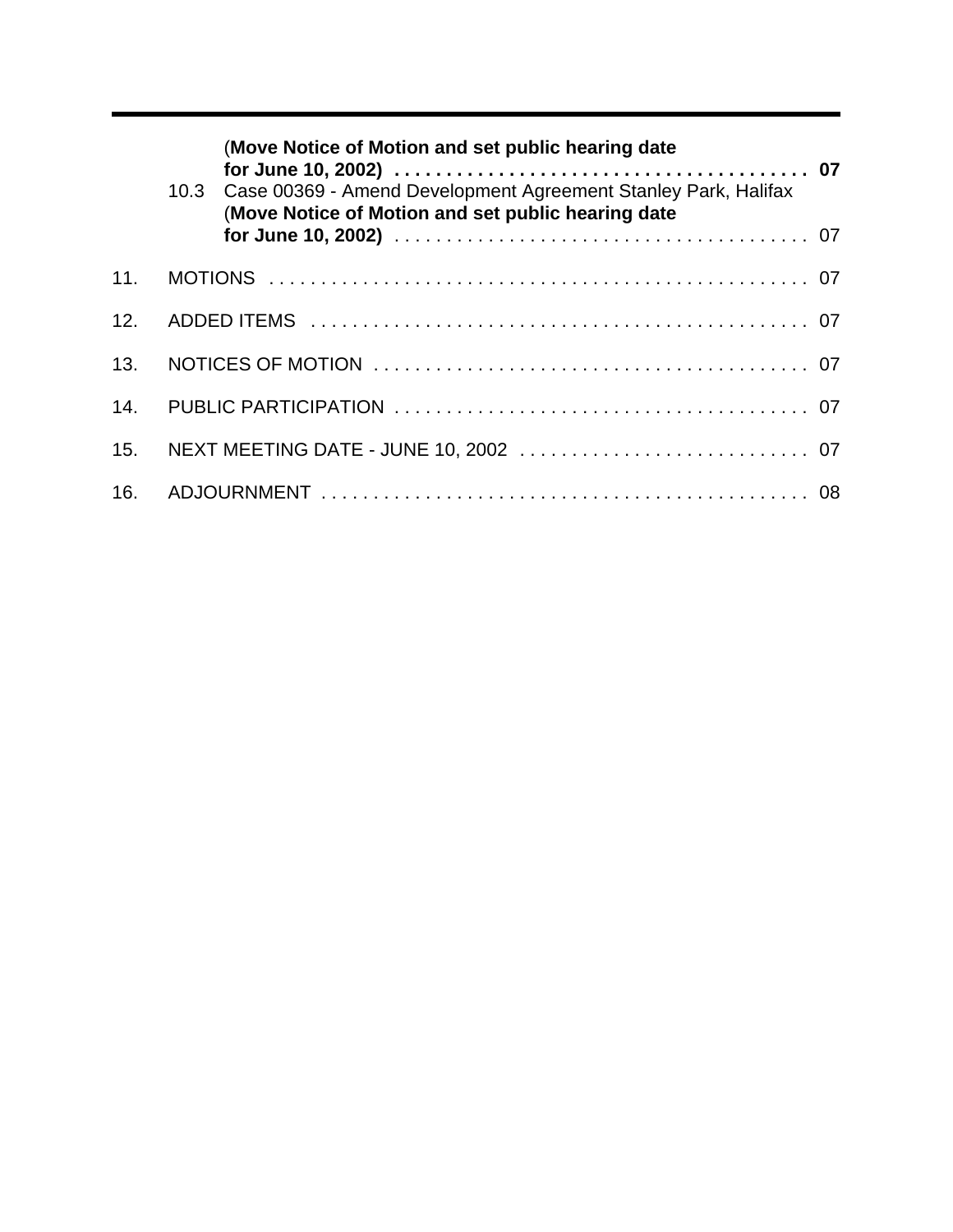# **1. CALL TO ORDER**

The meeting was called to order at 7:00 p.m.

## **2. APPROVAL OF MINUTES - March 4, 2002**

**MOVED by Councillor Walker, seconded by Councillor Whalen, that the minutes of March 4, 2002 be approved as circulated. MOTION PUT AND PASSED UNANIMOUSLY.**

#### **3. APPROVAL OF THE ORDER OF BUSINESS AND APPROVAL OF ADDITIONS AND DELETIONS**

**MOVED by Councillor Walker, seconded by Councillor Whalen, that the Order of Business be approved. MOTION PUT AND PASSED UNANIMOUSLY.**

- **4. BUSINESS ARISING OUT OF THE MINUTES**
- **4.1 STATUS SHEET ITEMS**

#### **4.1.1 Commercial Streetscape Redevelopment (Herring Cove Road Project)**

• An information report prepared for Mr. Paul Dunphy, Director of Planning and Development Services, dated April 24, 2002, on the above noted, was before Community Council.

#### **MOVED by Councillor Walker, seconded by Councillor Whalen that staff be requested to consider the Commercial Streetscape Redevelopment (Herring Cove Road Project) as part of the 2003 budget. MOTION PUT AND PASSED UNANIMOUSLY.**

Councillor Whalen asked for clarification as to why the amounts for the study for Herring Cove Road was so much higher than the amount for the Sackville Drive Study.

It was agreed that the item would be removed from the status sheet.

#### **4.1.2 Performing Arts Space at J.L. Ilsley High School**

• An information report from Dale MacLennan, Director of Financial Services, dated April 29, 2002, on the above noted, was before Community Council.

It was agreed that J.L. Ilsley High School be advised that they contact the HRM Tax and Grants Committee for a grant application.

It was agreed that the item be removed from the status sheet.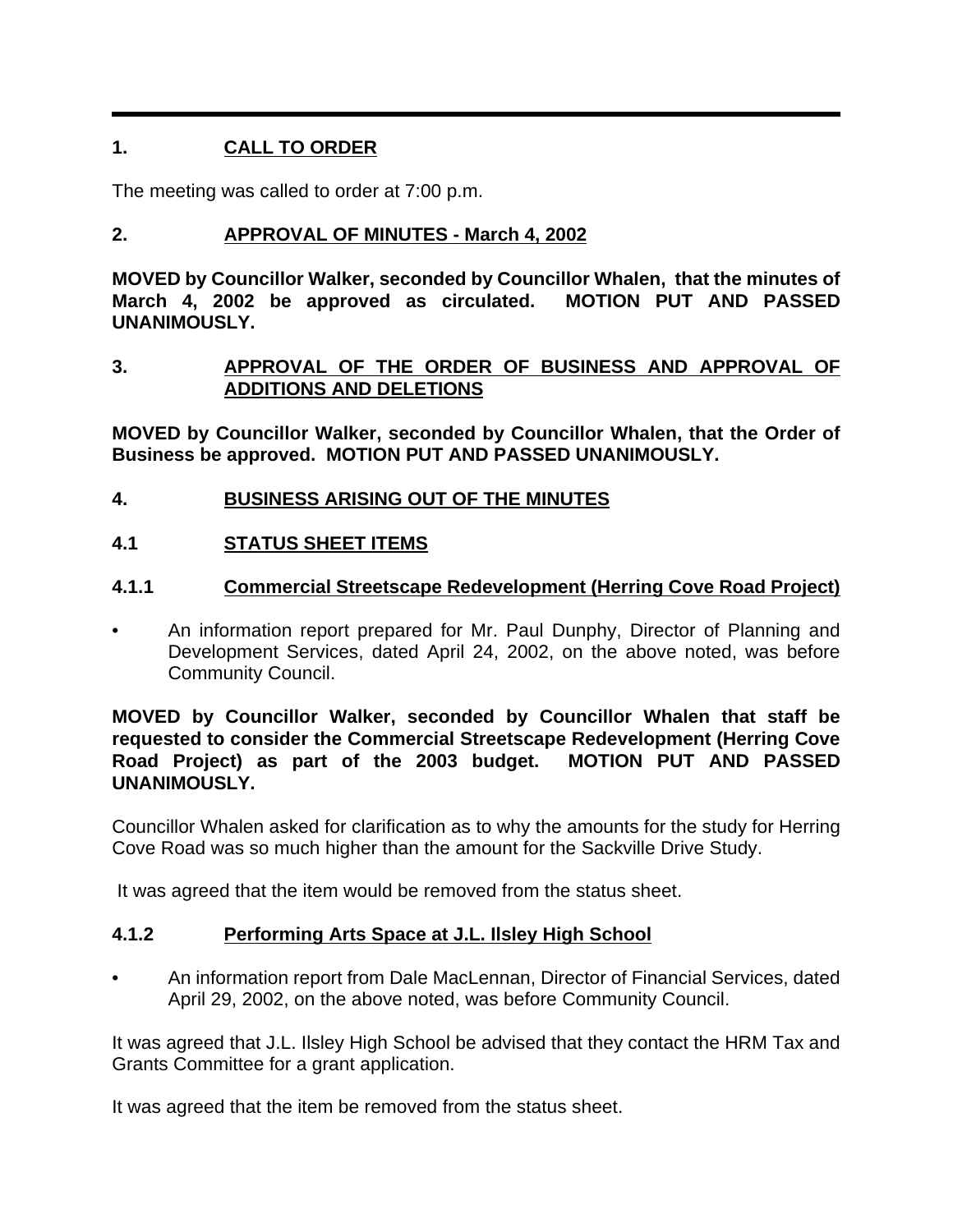# **4.1.3 Case 00402 - Amendment to Royale Hemlocks Stage II Development Agreement**

No information received. Item to remain on status sheet.

#### **4.1.4 Clutter and Construction Waste - Parkland Drive area**

Councillor Whalen advised the question was asked if there were possible By-law amendments. Staff requested to advise whether a By-law could be put in place or existing By-laws could be strengthened. Item to remain on status sheet.

#### **4.1.5 Speed Limits Bayview Avenue**

No information received. Item to remain on status sheet.

#### **4.1.6 Winter Trail Maintenance**

No information received. Item to remain on status sheet.

## **4.1.7 Herring Cove Service and Settlement Strategy**

Report requested for the June 10, 2002 meeting.

# **4.1.8 Extending Public Participation for Planning - District 16**

No information received. Item to remain on status sheet.

## **4.1.9 Storage of Recreation Vehicles and Boats in R-1 zone**

Councillor Adams requested this item be deleted from the status sheet as a response had been received.

## **4.1.10 Traffic Items - District 16**

Councillor Whalen requested this item be deleted from the status as a response had been received.

## **4.1.11 Halifax/Halifax County Waters Advisory Board**

Item to remain on status sheet.

## **4.1.12 Dogs Off Leash in Hemlock Ravine Park**

Councillor Whalen advised an oral report had been presented at the April meeting but the item to remain on status sheet until a written report is received.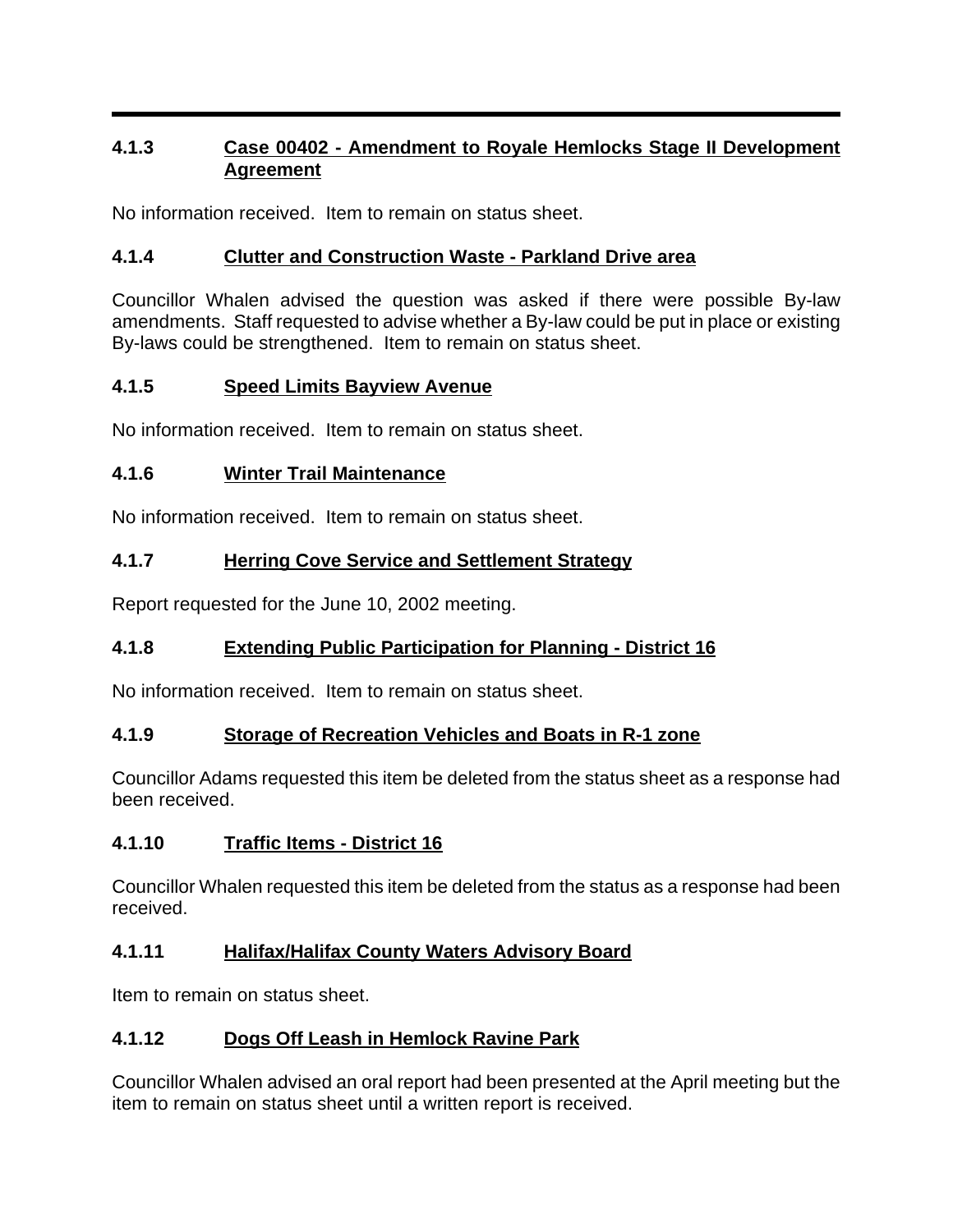# **4.1.13 Feasibility of Local Traffic Lane on BiHi from Lacewood to Kearney Lake Road**

Councillor Whalen advised information had been received and the item could be removed from the status sheet.

## **4.1.14 Day Care Centres**

No information received. Item to remain on status sheet.

## **4.1.15 North West Arm Ferry**

No information received. Item to remain on status sheet.

- **5. MOTIONS OF RECONSIDERATION NONE**
- **6. MOTIONS OF RESCISSION NONE**
- **7. CONSIDERATION OF DEFERRED BUSINESS NONE**

## **8. PUBLIC HEARINGS - NONE**

**9. CORRESPONDENCE, PETITIONS AND DELEGATIONS**

#### **9.1 Petitions**

There were no petitions served at this meeting.

#### **10. REPORTS**

#### **10.1 Wentworth/Bedford South Secondary Planning Strategy**

• A report from Dr. Wayne Stobo, Chair, Halifax/Halifax County Watershed Advisory Board, dated April 17, 2002, on the above noted, was before Community Council.

**MOVED by Councillor Whalen, seconded by Councillor Walker, that the report be received and forwarded to Planning Services for comment on the feasibility of the Board's recommendations. MOTION PUT AND PASSED UNANIMOUSLY.**

#### **10.2 Case 00432 - Application for Amending Development Agreement Keyworth Lane, Mainland South, Halifax**

• A report prepared for Paul Dunphy, Director of Planning and Development Services, dated May 2, 2002, on the above noted, was before Community Council.